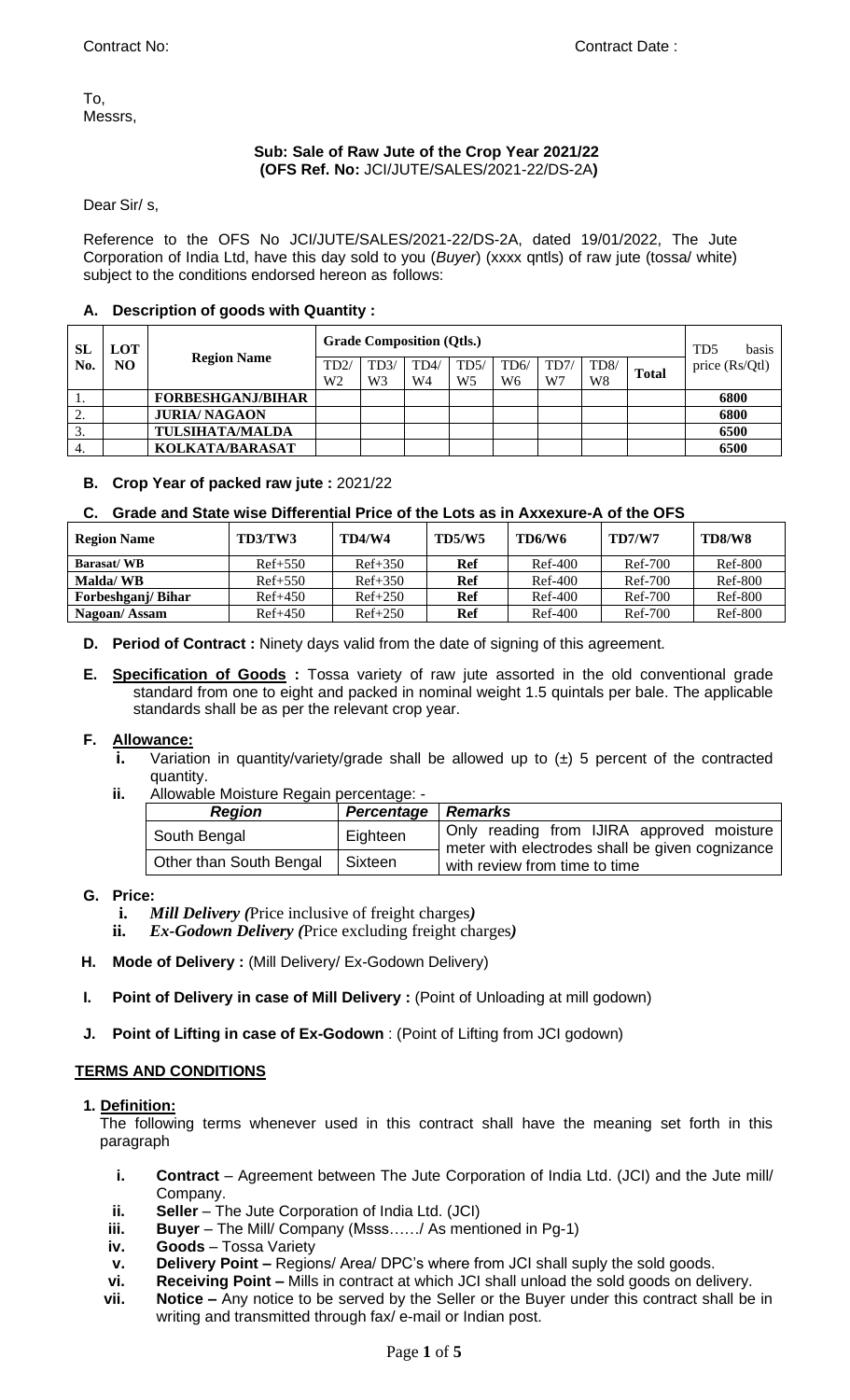## **2. Payment Terms:**

**i.** The buyer has to pay full contract value (including all taxes and deviation in quantity) of Rs. **XXXXXXX/-** (Rupees in words) only in advance mode by Demand Draft/Cheque/Pay Order/RTGS/NEFT, through any scheduled bank payable at Kolkata within 5 working days from the contract date, payable to the account details mentioned as below -

**Name of A/c Holder- THE JUTE CORPORATION OF INDIA LTD Bank Name- CENTRAL BANK OF INDIA Account No.- 1039797752 IFSC-CBIN0280105 Branch Name- NEW MARKET**

- **ii.** On receiving the full payment of the contract value as mentioned in Clause No.2(i) herewith, the performance guarantee (i.e. 3% of quoted value) will be returned without carrying any interest after completion of delivery in case of mill delivery or lifting of material by the party in case of ex-godown delivery.
- **iii.** It is accepted that in case of breach of the aforesaid term, this contract will stand terminated in accordance with 'Clause No.-6' of this contract herein and the performance guarantee borne by the buyer shall be forfeited without affording any opportunity of hearing.
- **iv.** The buyer shall not make any deduction including on account of either claims on short weight, quality conditions or freight and entry tax from the invoices while making payment.

## **3. Delivery:**

- **i. Delivery Terms** The quantity in quintals comprising of all grades and varieties from the specific region/area as per 'OFS document' is to be supplied/lifted to/by the buyer.
- **ii.** Period of Delivery/ Lifting Delivery/Lifting to be completed within ninety days from the date of payment in full of the contract value by draft/pay order/cheque/NEFT/RTGS, along with other required documents like E-Waybill etc. required for dispatch by the seller. The seller shall not be responsible for any delay in dispatches on account of non-availability of trucks, etc and/ or due to any of the unforeseen reason. Under such circumstances, the buyer can exercise its option to lift the jute to avoid the delay in lifting
- **iii. Mill Delivery –** Goods shall be supplied by the seller to the receiving point of the buyer, as mentioned in the contract herewith. Freight charges as applicable shall be borne by the seller in this mode of delivery.
- **iv. Ex-godown Delivery –** Goods shall be lifted by the buyer from the point of lifting by the seller, as mentioned in the contract herewith. The transport arrangements and the applicable freight charges with transit insurance are to be borne by the buyer, in this mode of delivery.
- **v. Nominal Weight –** Contract shall be deemed to be fulfilled on the basis of delivery made as per nominal bale weight of 1.5 quintals.

## **4. Weighment:**

- **i. Weight at Delivery/Lifting Point** 100% weighment at or nearest to the delivery/lifting point, in presence of buyer's and seller's representative and the weight recorded shall be final and acceptable to both the parties, with variance of  $(\pm)0.25$  quintals per lorry. In the event of the absence of the buyer's representative at the spot of weighment, the spot weight done by seller's representative shall be acceptable to the buyer.
- **ii. Weight at Transit** 100% weighment nearest to the receiving point, in presence of buyer's and seller's representative and the weight recorded shall be final and acceptable to both the parties, with variance of  $(\pm)0.25$  quintals per lorry. In the event of the absence of the buyer's representative at the spot of weighment, the spot weight done by seller's representative shall be acceptable to the buyer.
- **iii. Weight at Receiving Point** 100% weighment at the receiving point, in presence of buyer's and seller's representative and the weight recorded shall be final and acceptable to both the parties, with variance of  $(\pm)0.25$  quintals per lorry.
- **iv. Neutral Weight** The weight recorded at the transit, as mentioned in Clause No.4(ii) shall be considered as neutral weight and acceptable to both the parties, with variance of  $(\pm)$  0.25 quintals per lorry.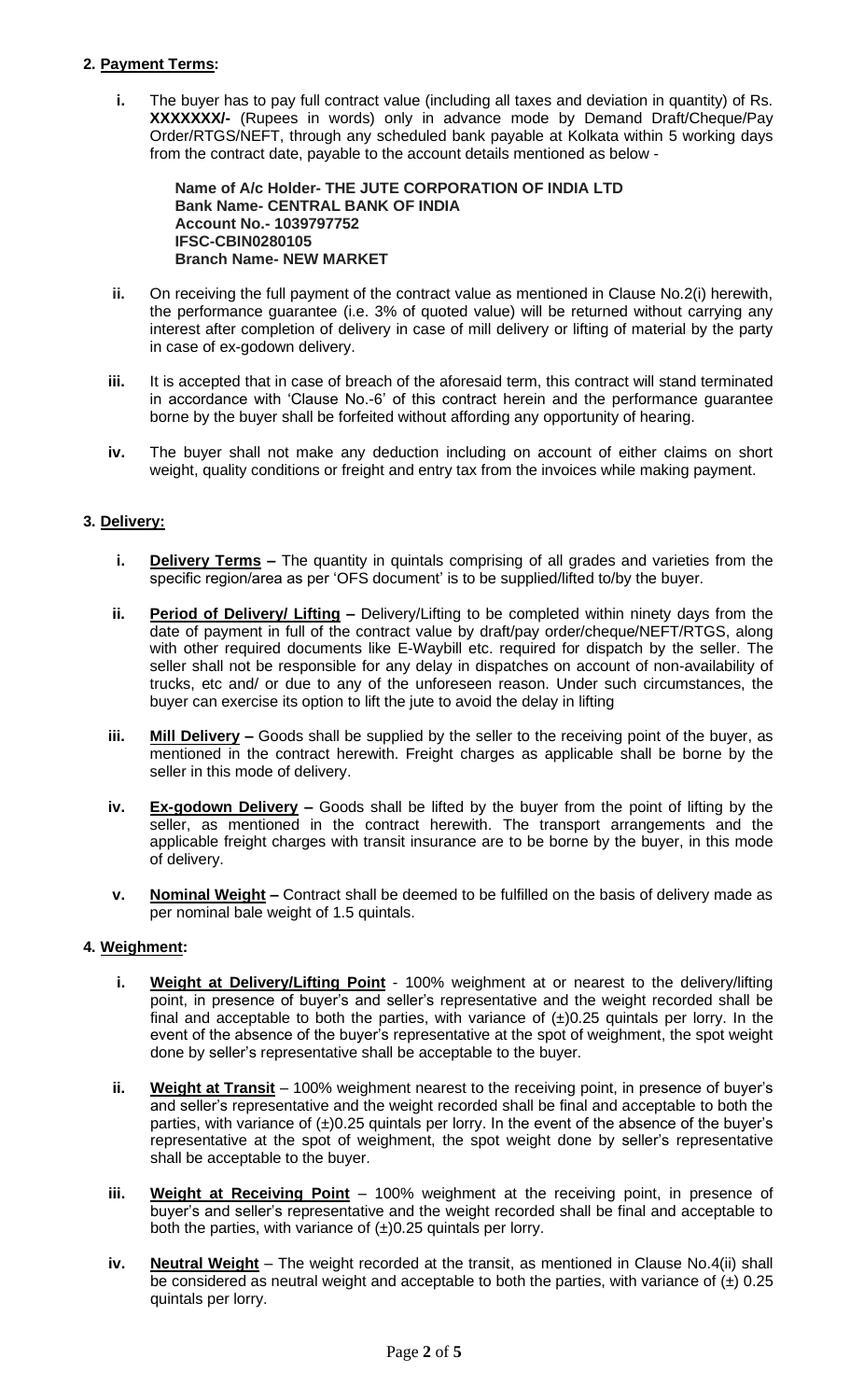- **v. Abnormal Weight Short** Re-weighment at the receiving point shall be made only on occasion of abnormal weight shortage (if any) which must be endorsed at the back of the Challan with the name, signature and driving license number of the truck driver, at the time of unloading.
- **vi. Claims for Short Weight** In the event of weight shortage reported by the buyer, claims shall be entertained, subject to the provisions of clause-4(i) to  $4(v)$  and clause-7 herein in the contract.
- **vii. Invoice Weight** At the time of dispatch to the receiving point of the buyer, the seller will raise invoices on nominal weight of the consignment size. In case of quantity difference, Debit Note or Credit Notes will be issued on case to case basis to the buyer.
- **viii.** Weight Loss Loss of weight in transit up to  $(\pm)0.25$  quintals per lorry shall be accepted by both the parties as normal.

# **5. Procedure for Claim Settlement:**

Claim to be lodged through "Mill Receipt" by the buyer and should reach the seller within a period of (7) seven days from the date of receipt of the consignment.

- **i.** The buyer shall keep the entire lot of goods, with respect to which it has raised the claim, separately, for inspection to be carried out jointly by representatives of the Seller and the Buyer within a period of thirty (30) days from the date of receiving of all Mill Receipts for the entire quantity contracted and dispatched under the contract against which the consignments for which the claims lodged were received.
- **ii.** After the completion of such joint inspection and issue of the "Joint Inspection" report, if the buyer is found to be entitled to recover any amount from the seller, with respect to the goods against which it has raised such claims, the Buyer shall, within a period of 15 (fifteen) days from the date of receipt of such "Joint Inspection" report, lodge a claim in reference to the same with JCI.
- **iii.** Under no circumstances lorries/trucks can be detained citing quality, moisture or any such issues for claim to be registered. The consignment has to be unloaded at buyer's receiving destination and procedures as mentioned in Clause-5(i); 5(ii) and 5(iii) is to be followed for settlement of such issues. In case of undue detention of lorries, detention charges as deemed fit by JCI will be levied on the concerned buyer mill.
- **iv.** Without prejudice to the provisions of Clause-F(ii) mentioned at page-1 of this contract, it is hereby agreed that in the event of any such claim being lodged by the buyer, the allowable moisture regain percentage shall be as may be mutually agreed between the Parties. All such claims lodged by the buyer with seller shall be mutually settled.
- **v.** No claims shall be entertained by the seller if there is any violation or deviation in Clause-5(i); 5(ii) and 5(iii).

## **6. Cancellation Clause**:

In the event of any delay or failure on the part of the buyer in making full payment of the contract value in advance as specified herein within 5 working days and/or his/her failure and/or refusal to take delivery of the contracted quantity within the stipulated period or not to perform any of the term and conditions of the contract, seller shall have the right to exercise any or all of the following option:

- **i.** Terminating the contract and recovering the losses, if any, including forfeiture of the entire amount of the performance gaurantee.
- **ii.** Terminating the contract and charging the buyers for the difference, if any between the contract price and the market price as per the quotation of the Jute Bailers Association on the date of cancelation of the contract.
- **iii.** Cancelling the contract and selling the goods in any manner deemed fit by the seller without any prior notice to the buyer and the loss suffered by the seller, if any, shall be entitled to recover from the buyer/intending buyer in any manner as it deems fit including forfeiture of performance guarantee in full.
- **iv.** The aforesaid actions of the seller are in addition to and without limiting to the rights and remedies under law.

## **7. Disputes:**

- **i.** Subject to the terms contained herein, in the event of disputes or differences of opinion and claims arising out of or in connection with this contract or in any way relating hereto or any term, condition or provision herein mentioned or the construction or interpretation thereof or otherwise in relation hereto, the parties shall settle such disputes, differences, claims or questions by friendly consultation and negotiation across the table at the registered office of JCI.
- **ii.** The work, performance and/or any other matter incidental to this contract shall not be stopped, prevented, obstructed or delayed in any manner or for any reason whatsoever, during amicable resolution of any dispute.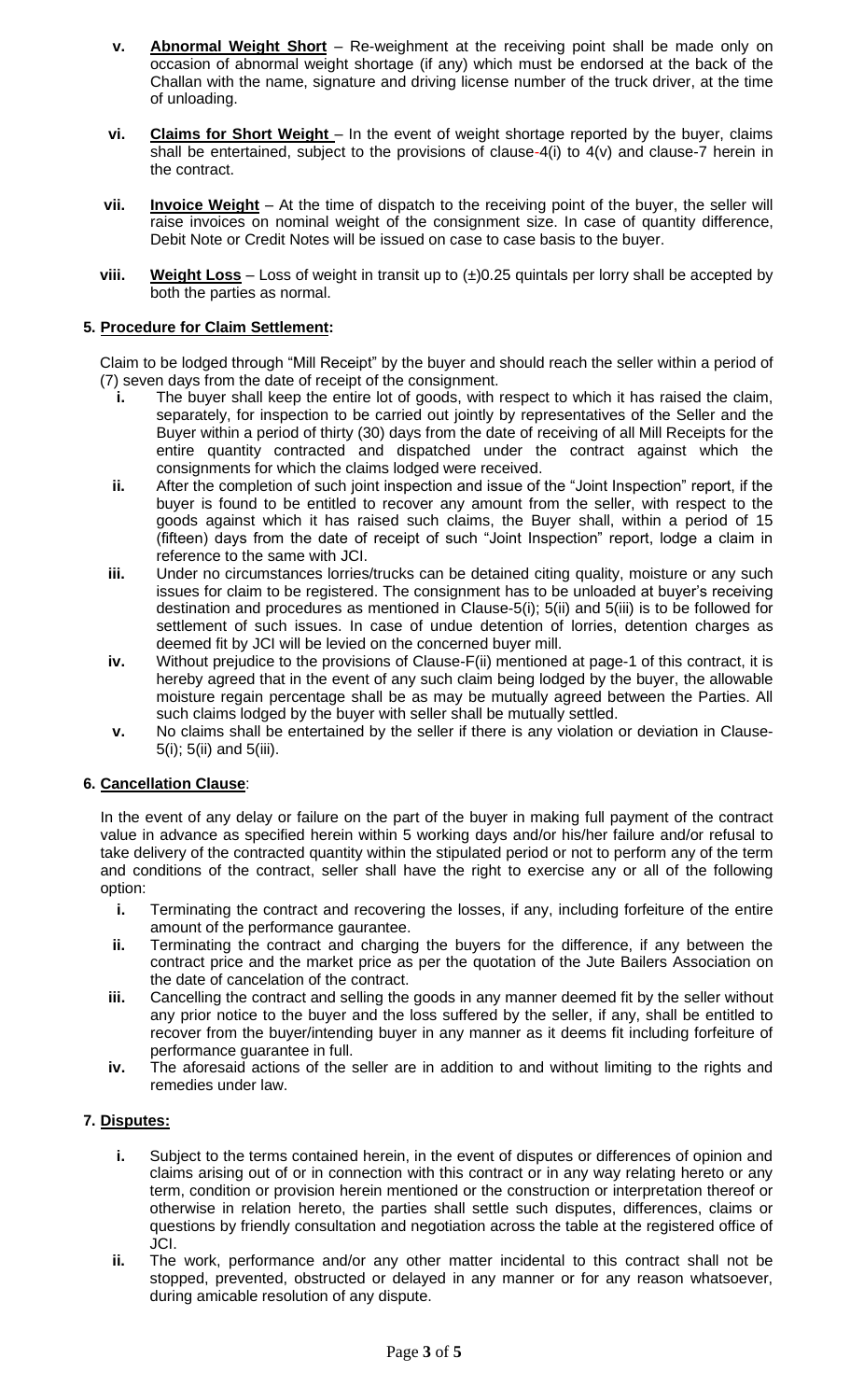# **8. Arbitration:**

All controversy, dispute or disagreement of whatsoever nature between the parties arising out of, or in relation to this agreement and/ or relating to the construction, meaning, scope, performance, operation or effect of this agreement or the validity or the breach thereof, shall in the first instance be attempted to resolve amicably through discussions/ negotiations between the parties. In the event parties are unable to resolve the dispute amicably within a period of fifteen days, from the notice in writing by either party, such disputes or matters shall be referred for Arbitration. The Arbitrator (other than the employee of the parties hereto) shall be a Sole Arbitrator to be mutually appointed by both the parties within a period of fifteen days, failing which the sole Arbitrator shall be appointed as per the provisions of the Arbitration and Conciliation Act, 1996 as amended and the decision/ award of the Sole Arbitrator shall be final and binding upon the parties hereto. The language of the arbitration shall be English and the seat of the arbitration shall be at Kolkata excluding all other jurisdiction.

# **9. Governing Law:**

This contract will be governed by the Laws of India and only the Courts at Kolkata shall have exclusive jurisdiction over the matters arising out of the agreed terms and conditions hereto.

## **10. Legal Relationship:**

This contract in on principal-to-principal basis and does not create any employer-employee relationship. The buyer shall provide the services herein as independent contractor and nothing contained herein shall be deemed to create an association, partnership, joint venture or relationship of principal and agent or master and servant, or employer and employee between the Seller and the Buyer.

All representative/s and person/s employed by the Buyer shall be engaged by him as employees in all respects, and all rights and liabilities under the Indian Factories Act, or the Workmen's Compensation Act, or Employees Provident Fund Act, and any other applicable acts/ rules, in respect of all such personnel shall exclusively be that of the Buyer.

## **11. Time is of the Essence:**

Time shall be the essence of this contract and of each and every part thereof.

## **12. Force Majeure:**

Neither party shall be liable for any delay or failure in performing any of its obligations hereunder and if such delay or failure either wholly or partly is due to Force Majeure conditions such as floods, earthquakes or other acts of God, or any acts of governmental body or public enemy, wars, riots, embargoes, epidemics, fires or any causes, circumstances or contingencies beyond the control of such party, then –

the party affected by such Force Majeure conditions shall forthwith notify the other Party/ Parties, of the nature and extent thereof, in writing, within seventy-two hours after the occurrence of such Force Majeure condition and shall, to the extent reasonable and lawful under the circumstances, use best efforts to remove or remedy such cause with all reasonable dispatch. Time for performance of the obligation affected by Force Majeure shall stand extended by the period for which such cause lasts.

If the Force Majeure condition in question prevails for a continuous period of more than one month, the parties affected by such condition may enter into bona fide discussions with a view to alleviating its effect on this Contract by agreeing to such alternative agreement as may be fair and reasonable.

## **13. Amendments:**

Any change/s made in any clauses of the contract which shall modify the purview of the contract within the validity and currency of the contract shall be deemed as an amendment. Such an amendment can and will be made and be deemed legal only when the parties to the contract provide their written consent about the amendment, subsequent to which the amendment is duly signed by the parties and shall be construed as part of the contract.

## **14. Verbal Undertaking Not Binding:**

Any verbal or written arrangement abandoning, varying or supplementing this contract or any of the terms hereof shall not be binding on the Seller unless and until the same are endorsed or incorporated in a formal instrument and/ or accepted in writing by the parties to the contract.

## **15. Representation And Warranty**:

The Buyer represents and warrants that -

- **i.** It has full right, power and authority to enter into and carry out this contract and have been and is on the date of this contract duly authorized by all necessary and appropriate corporate or other action to execute this contract;
- **ii.** It has no prior commitments, arrangements or agreements with any other person/ company/ or any other authorities under this contract;
- **iii.** It has the requisite experience, knowledge, expertise, capability, availability of manpower and infrastructure (with the capacity and the ability to augment all of the foregoing) necessary to effectively and properly render the services for the projects as agreed to be rendered hereunder; and